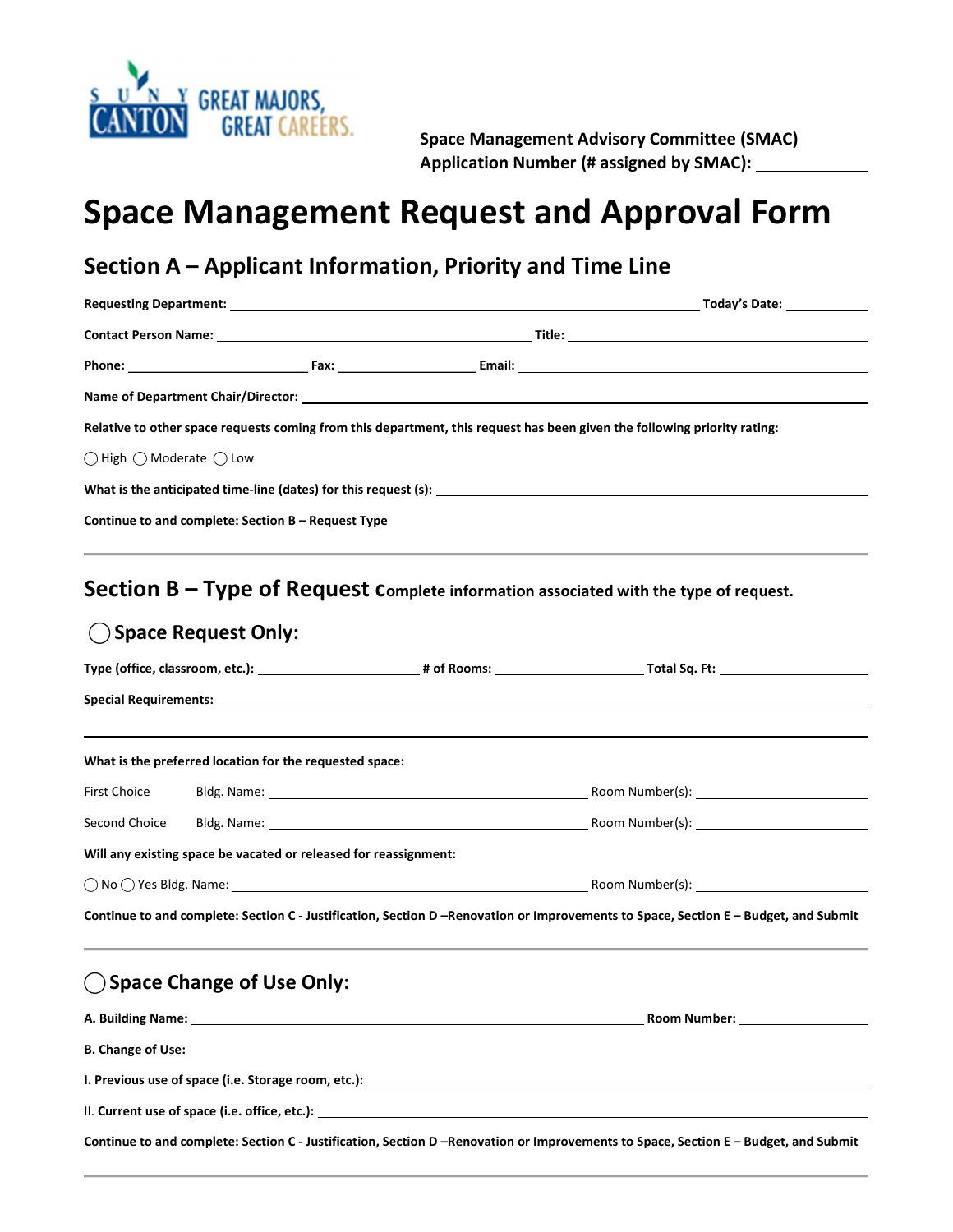#### $\bigcirc$  Existing Space Renovation or Improvements Only:

A. Bldg. Name:

A. Bldg. Name: Room Number(s): 

Continue to and complete: Section C - Justification, Section D – Renovation or Improvements to Space, Section E – Budget, and Submit

### Section C – Justification

 A. In the space provided, summarize the justification for this request, and how it fits with the role and mission of the department. Attach additional information and supporting data as may be necessary.

## Section D – Renovations or Improvements to the Space

A. Will the space require any renovations or improvements:  $\bigcirc \mathsf{No} \ \bigcirc \mathsf{Yes}$ 

B. If Yes, Indicate Scope of Work: (check all that apply):  $\bigcirc$  Will exterior of building be affected  $\bigcirc$  Will interior partitions be modified or added  $\bigcirc$  Will ceilings be modified  $\bigcirc$  Are new finishes required (paint, tile, carpet, etc.)  $\bigcirc$  Will lighting be modified or added  $\bigcirc$  Will additional electricity be needed  $\bigcirc$  Will upgrade to HVAC be needed  $\bigcirc$  Is new equipment being added  $\bigcirc$  Is new furniture required

C. In the space below, specify any additional work required:

| D. Will the space involve any IT requirements (new data/computer/network requirements):<br>$\bigcap$ No<br>$\bigcap$ Yes                                                  |  |                                                                                  |  |          |  |  |  |  |
|---------------------------------------------------------------------------------------------------------------------------------------------------------------------------|--|----------------------------------------------------------------------------------|--|----------|--|--|--|--|
| <b>Section E - Budget</b>                                                                                                                                                 |  | ,我们也不会有什么?""我们的人,我们也不会有什么?""我们的人,我们也不会有什么?""我们的人,我们也不会有什么?""我们的人,我们也不会有什么?""我们的人 |  |          |  |  |  |  |
| A. Will there be an increase in operating costs as a result of securing this request (i.e. technology, service contracts, staff, etc.):                                   |  |                                                                                  |  |          |  |  |  |  |
|                                                                                                                                                                           |  |                                                                                  |  |          |  |  |  |  |
| B. Provide estimated budget for renovations or improvements including technology, furniture, fixtures & other equipment:                                                  |  |                                                                                  |  |          |  |  |  |  |
| Minor Renovation (Typical Cost \$75 / Sq. Ft.): \$                                                                                                                        |  |                                                                                  |  |          |  |  |  |  |
| Major Renovation (Typical Cost \$150 / Sq. Ft.): \$                                                                                                                       |  |                                                                                  |  |          |  |  |  |  |
| Technology (Obtain Quote):                                                                                                                                                |  | $\frac{1}{2}$                                                                    |  |          |  |  |  |  |
| FF&E (Obtain Quote):                                                                                                                                                      |  | $\frac{1}{2}$                                                                    |  |          |  |  |  |  |
| Other:                                                                                                                                                                    |  | $\frac{1}{2}$                                                                    |  |          |  |  |  |  |
| Total:                                                                                                                                                                    |  | $\sharp$ $\qquad \qquad$<br>◯ Unknown                                            |  | $()$ N/A |  |  |  |  |
| D. Confirm Funding Source (identify all that are relevant): $\bigcirc$ Department $\bigcirc$ Capital $\bigcirc$ DIFR $\bigcirc$ Operating $\bigcirc$ Other $\bigcirc$ N/A |  |                                                                                  |  |          |  |  |  |  |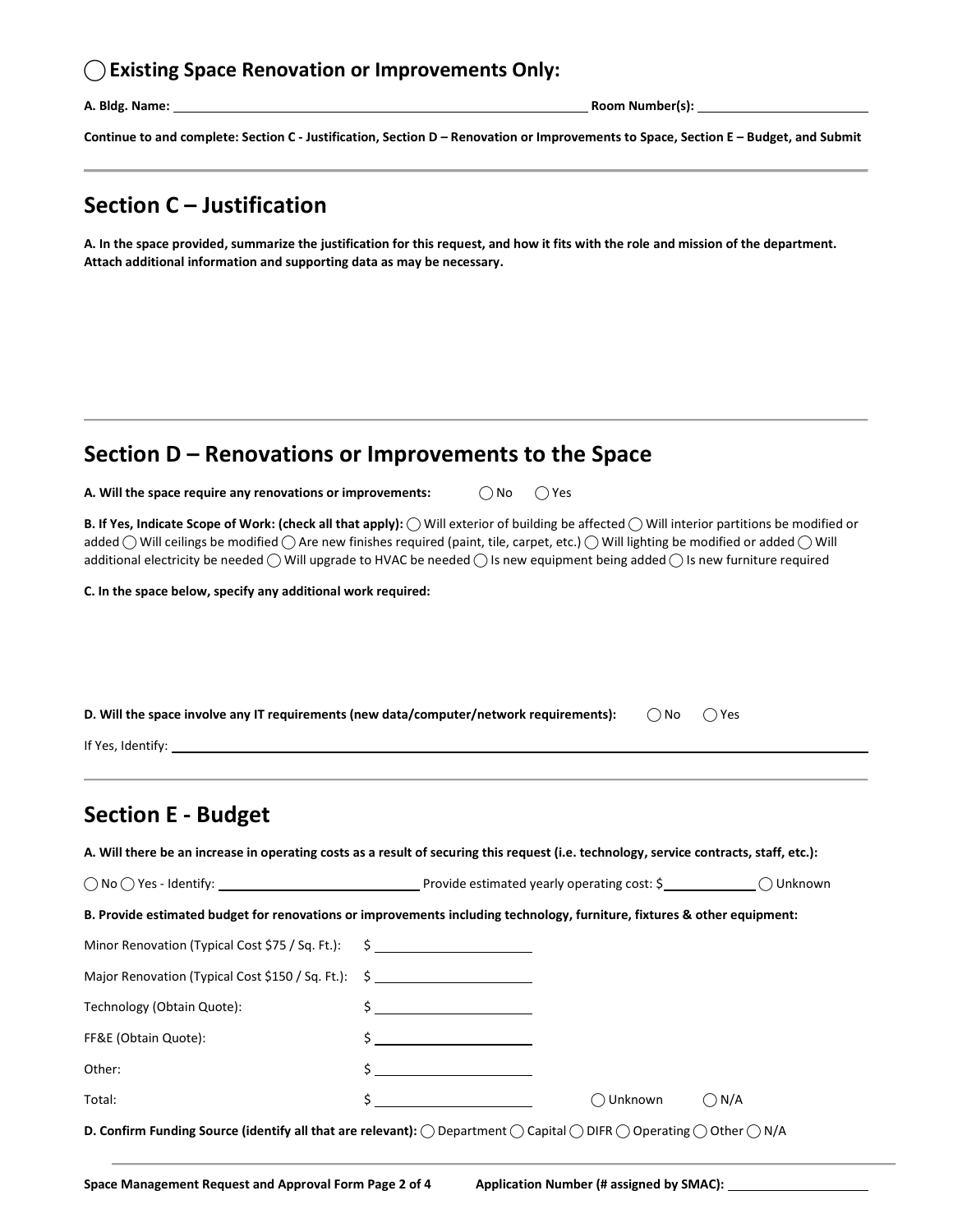## Submission / Approval Sequence

Applicant  $\to$  Department Chair/Director  $\to$  Department Dean/Administration Supervisor  $\to$  Department Vice President/Provost  $\to$ Space Management Committee Note: Non-approval at any level will suspend further action or withdraw this request.

| Submit to Department Chair/Director for Approval                                                                                         |                                                                                   |  |
|------------------------------------------------------------------------------------------------------------------------------------------|-----------------------------------------------------------------------------------|--|
|                                                                                                                                          |                                                                                   |  |
|                                                                                                                                          |                                                                                   |  |
|                                                                                                                                          |                                                                                   |  |
|                                                                                                                                          |                                                                                   |  |
| Submit to Department Dean/ Administration Supervisor for Approval                                                                        |                                                                                   |  |
| *Approval from Department Dean/Administration Supervisor is required _______________________ $\bigcirc$ Approved $\bigcirc$ Not Approved |                                                                                   |  |
|                                                                                                                                          |                                                                                   |  |
|                                                                                                                                          | ,我们也不能会在这里,我们也不能会在这里,我们也不能会在这里,我们也不能会在这里,我们也不能会在这里,我们也不能会在这里,我们也不能会不能会不能会。""我们,我们 |  |
| Submit to Department Vice President/Provost for Approval                                                                                 |                                                                                   |  |
|                                                                                                                                          |                                                                                   |  |
|                                                                                                                                          |                                                                                   |  |

\*Approval from Vice President/Provost is required to advance request to SMAC for Review and Recommendation.

Submit to Director of Facilities Planning, Cooper Service Complex